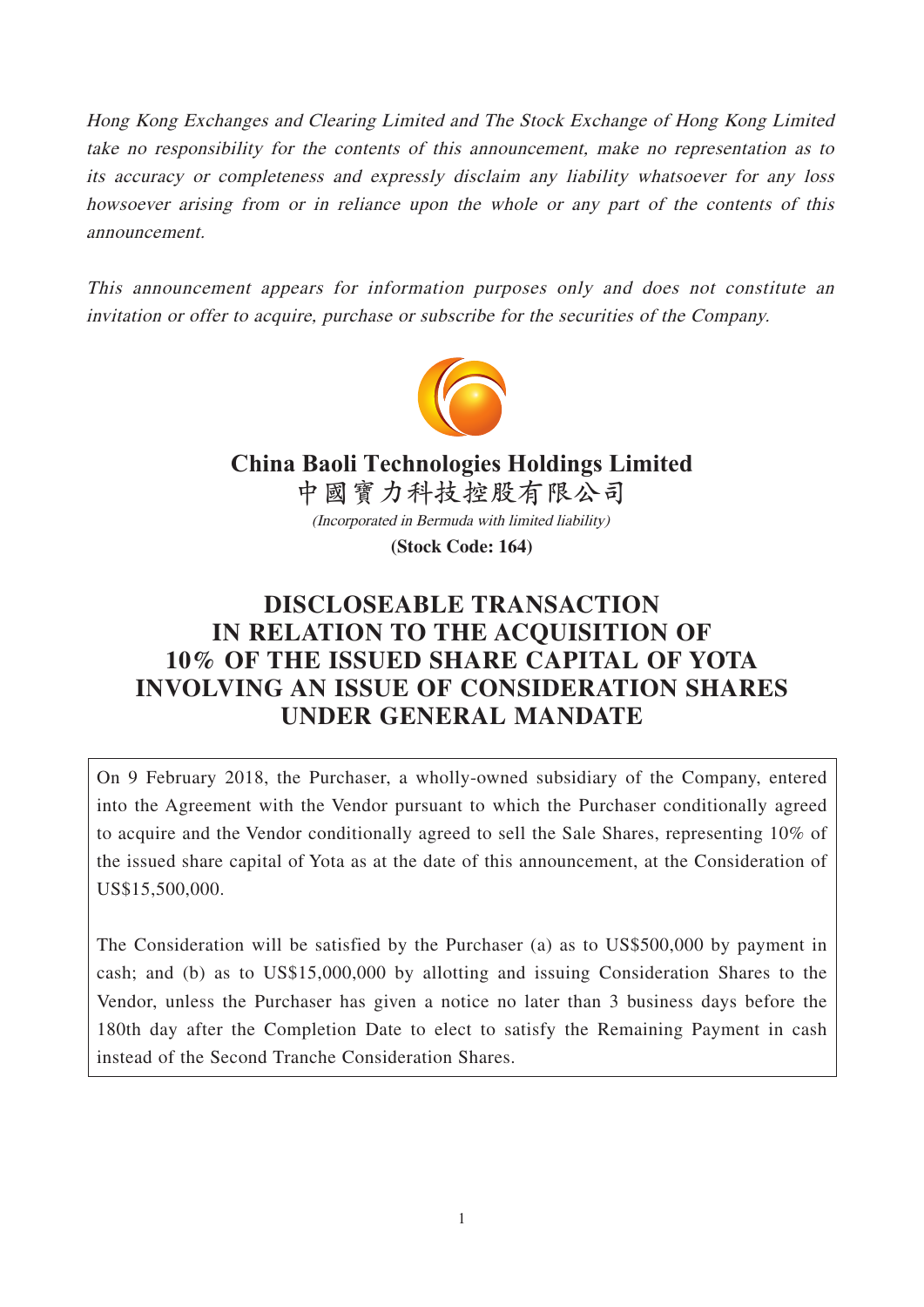As one or more of the relevant percentage ratios in respect of the Acquisition are 5% or more and all of such ratios are below 25%, the Acquisition constitutes a discloseable transaction under Chapter 14 of the Listing Rules and is subject to the reporting and announcement requirements.

The Consideration Shares will be allotted and issued under the General Mandate. The allotment and issue of the Consideration Shares under the General Mandate is not subject to the approval of the Shareholders.

# **THE ACQUISITION**

On 9 February 2018, the Purchaser, a wholly-owned subsidiary of the Company, entered into the Agreement with the Vendor in relation to the Acquisition. The principal terms of the Agreement are set out below.

### **Parties**

| Purchaser: | China Baoli Technologies Services Limited, a wholly-owned |
|------------|-----------------------------------------------------------|
|            | subsidiary of the Company                                 |
|            |                                                           |
| Vendor:    | <b>MTH</b> Limited                                        |

To the best of the Directors' knowledge, information and belief having made all reasonable enquiries, the Vendor and its ultimate beneficial owner are independent of the Company and connected persons (as defined in Chapter 14A of the Listing Rules) of the Company.

#### **Subject matter**

The Purchaser conditionally agreed to acquire and the Vendor conditionally agreed to sell the Sale Shares, representing 10% of the issued share capital of Yota as at the date of this announcement.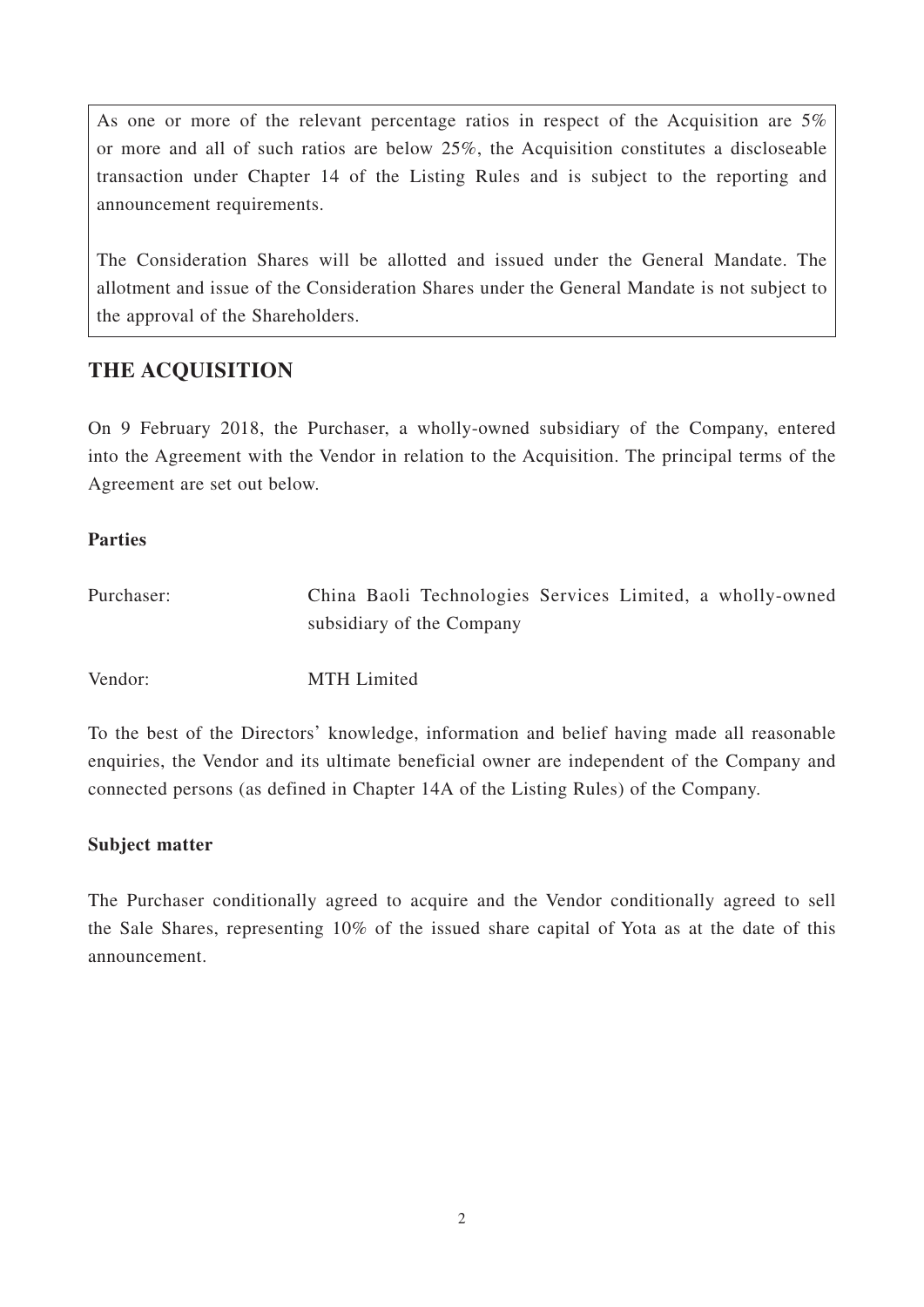#### **Consideration**

The consideration for the Sale Shares is US\$15,500,000. The Consideration will be satisfied by the Purchaser:

- (a) as to US\$140,000 by payment in cash within 3 business days of the date of the Agreement (the "**Initial Cash Consideration**"), which shall be applied towards the Consideration upon Completion;
- (b) as to US\$360,000 by payment in cash upon Completion; and
- (c) as to US\$15,000,000 by issuing to the Vendor the Consideration Shares, unless the Purchaser has given a notice no later than 3 business days before the 180th day after the Completion Date to elect to satisfy the Remaining Payment in cash instead of the Second Tranche Consideration Shares.

The number of Consideration Shares is equal to the quotient of the HK\$ equivalent of US\$15,000,000 (at the exchange rate of US\$1 =  $HK$7.78$ ) divided by an amount (the "**Completion Share Price**") equal to the weighted average of the per share closing prices of the Shares as shown by the daily quotation sheet of the Stock Exchange for each of the 5 business days immediately preceding the Completion Date provided that the Completion Share Price shall not be lower than 90% of the higher of:

- (a) the per share closing price of the Shares as shown by the daily quotation sheet of the Stock Exchange on the date of the Agreement, being HK\$0.1440 per Share; and
- (b) the average per share closing prices of the Shares as shown by the daily quotation sheet of the Stock Exchange for each of the 5 trading days (as defined under the Listing Rules) immediately preceding the date of the Agreement, being HK\$0.1530 per Share.

The minimum Issue Price is therefore HK\$0.1377 per Share which represents:

- (a) a discount of approximately 4.38% to the closing price of HK\$0.1440 per Share as quoted on the Stock Exchange on the date of the Agreement;
- (b) a discount of approximately 7.95% to the average of the closing prices of HK\$0.1496 per Share as quoted on the Stock Exchange for the last 5 trading days up to and including the date of the Agreement; and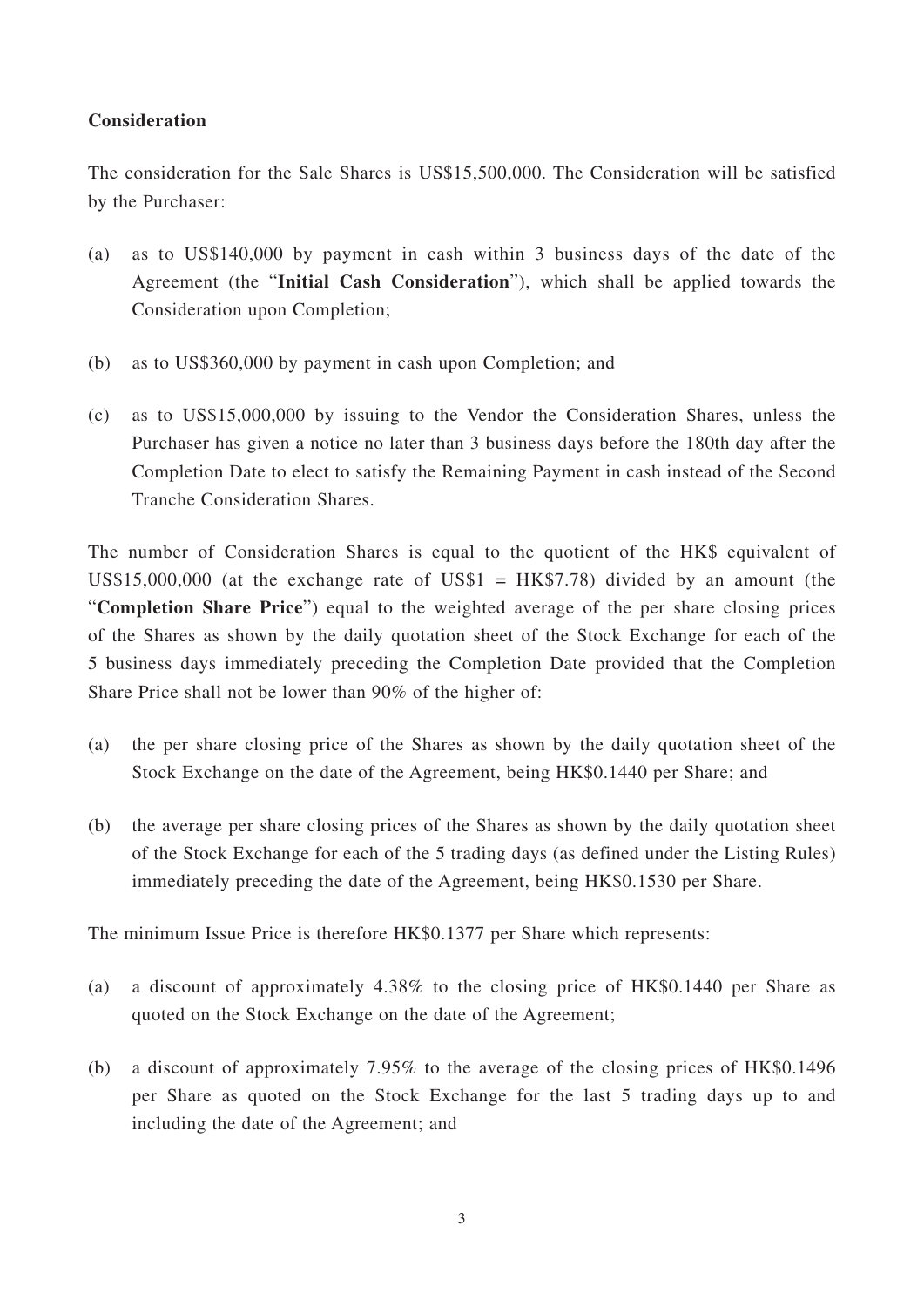(c) a discount of approximately 10.29% to the average of the closing prices of HK\$0.1535 per Share as quoted on the Stock Exchange for the last 10 trading days up to and including the date of the Agreement.

The Issue Price and the Consideration were determined after arm's length negotiations between the Vendor and the Purchaser with reference to (i) the cost of acquisition of 30% of the issued share capital of Yota pursuant to the 30% SPA, being US\$46,225,000, (ii) the business prospects of Yota, including the launch of YOTA 3 in October 2017 and (iii) the means of settlement of the Consideration including the allotment and issue of the Consideration Shares in tranches at the market price of the Shares. The Directors consider that the Consideration is fair and reasonable and in the interest of the Company and the Shareholders as a whole.

In the event that the Completion Share Price is lower than the minimum Issue Price of HK\$0.1377 per Share, the Vendor may on the Completion Date but before Completion elect to terminate the Agreement by notice in writing to the Purchaser, in which event the Agreement shall terminate and cease to have effect on the date of such notice except for certain surviving provisions and except for any rights, remedies, obligations or liabilities of the parties that have accrued up to the date of termination and the Vendor shall forthwith refund the Initial Cash Consideration (without any deduction or withholding) with all the interests accrued on the Initial Cash Consideration to the Purchaser and in any event within 3 business days from the date of written notice given by the Purchaser.

#### **Consideration Shares**

Based on the minimum Issue Price of HK\$0.1377 per Share, a maximum of 847,494,553 Consideration Shares is issuable by the Company to the Vendor. Such maximum number of Consideration Shares represents approximately (i) 2.46% of the issued share capital of the Company as at the date of this announcement; and (ii) 2.40% of the issued share capital of the Company as enlarged by the issue of such maximum number of Consideration Shares.

An application will be made by the Company to the Stock Exchange for the listing of, and permission to deal in, the maximum of 847,494,553 Consideration Shares. The Consideration Shares will rank pari passu in all respects with the Shares in issue at the date of allotment and issue including in respect of all dividends and distributions declared, made or paid on or after such date of allotment and issue.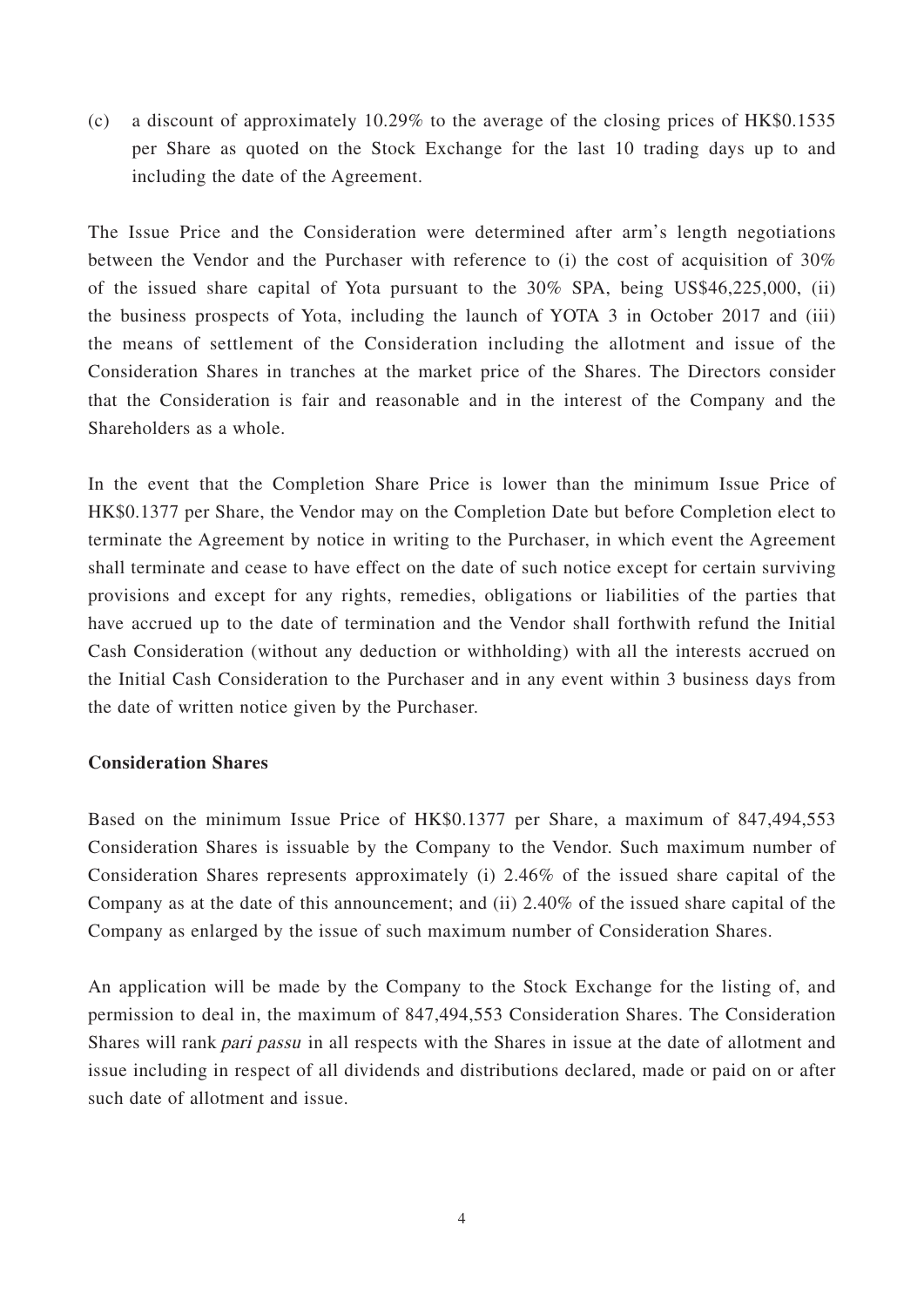### **Conditions**

Completion shall be subject to and conditional on:

- (a) the Company and the Purchaser having complied with the applicable requirements under the Listing Rules with respect to the transactions contemplated under the Agreement and the performance of their respective obligations thereunder; and
- (b) the Listing Committee of the Stock Exchange having granted approval for the listing of and permission to deal in the Consideration Shares.

If any of the Conditions is not satisfied on or prior to the Long Stop Date, the Agreement shall terminate and cease to have effect on the Long Stop Date except for certain surviving provisions and any rights, remedies, obligations or liabilities of the parties that have accrued up to the date of termination.

In the event that the Conditions are satisfied on or prior to the Long Stop Date, but the Acquisition is not completed as a result of a breach by the Purchaser of its obligations at Completion, without prejudice to the right of the Vendor to proceed to Completion, the Vendor may retain the Initial Cash Consideration with all the interests accrued on the Initial Cash Consideration.

In the event that the Conditions are satisfied on or prior to the Long Stop Date, but the Acquisition is not completed as a result of a breach by the Vendor of any of its obligations at Completion, without prejudice to the right of the Purchaser to proceed to Completion, the Vendor shall forthwith refund the Initial Cash Consideration (without any deduction or withholding) with all the interests accrued on the Initial Cash Consideration to the Purchaser and in any event within 3 business days from the date of written notice given by the Purchaser.

#### **Completion**

Subject to satisfaction of the Conditions on or before the Long Stop Date, Completion shall take place on the tenth business day following satisfaction of all the Conditions or such other date as the Vendor and the Purchaser may agree in writing.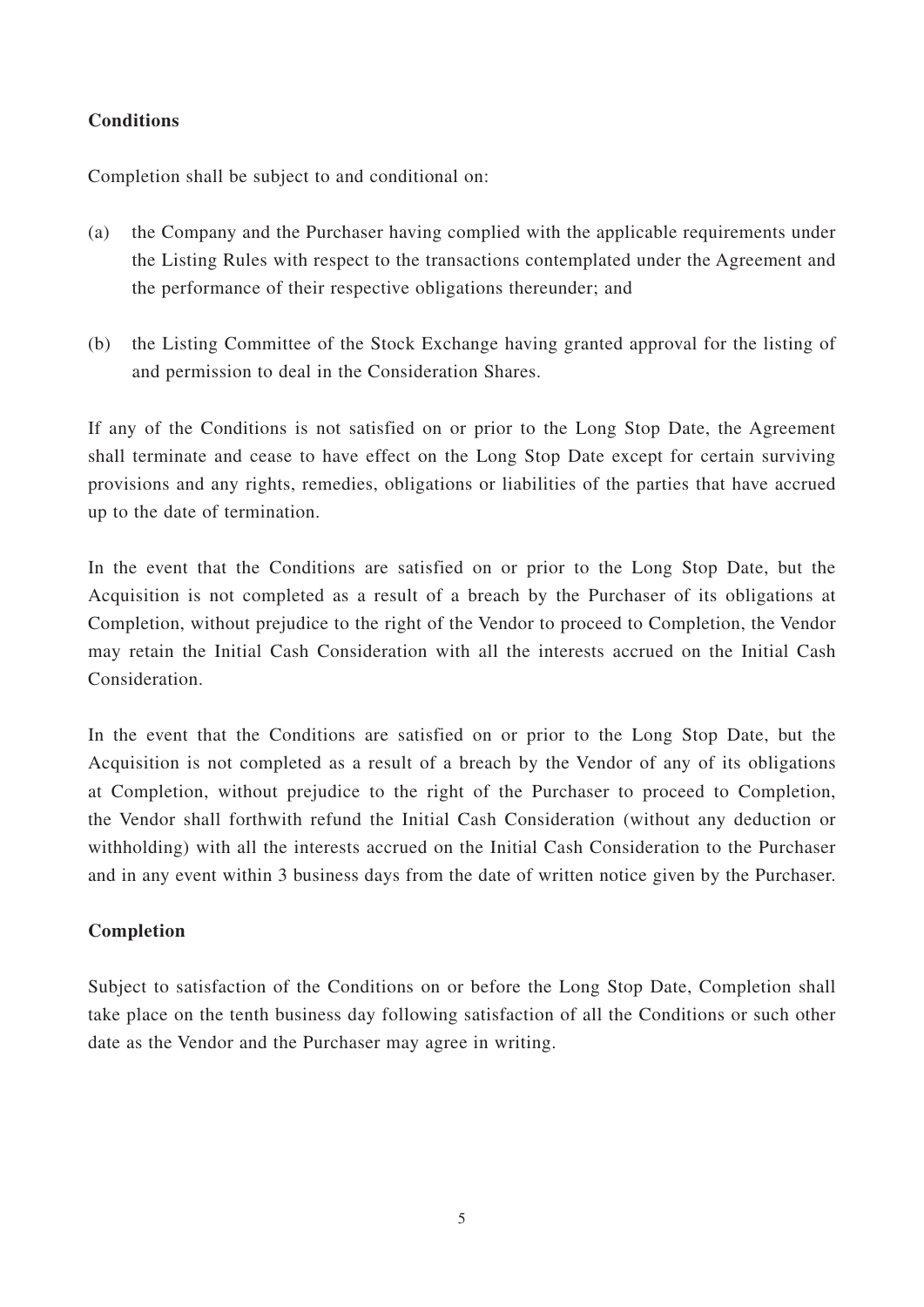On the Completion Date, subject to the terms of the Agreement, the Purchaser shall procure:

- (a) the payment of US\$360,000 to the Vendor; and
- (b) the settlement of US\$10,500,000, being 70% of US\$15,000,000, by way of allotment and issue of the First Tranche Consideration Shares.

If the Purchaser or the Vendor (as the case may be) fails to proceed to Completion notwithstanding that the Conditions are satisfied because it does not comply with its obligations at Completion, the defaulting party shall pay within 14 days of the date on which such failure arose liquidated damages to the non-defaulting party in the sum of US\$150,000. If the defaulting party is the Vendor, the Vendor shall also forthwith refund the Initial Cash Consideration (without any deduction or withholding) with all the interests accrued on the Initial Cash Consideration to the Purchaser and in any event within 3 business days from the date of written notice given by the Purchaser. The payment of liquidated damages shall not obviate the obligation of the defaulting party to proceed to Completion.

#### **Lock up on the First Tranche Consideration Shares**

The Vendor covenanted and undertook to the Purchaser that it shall not, during the Lock-in Period, directly or indirectly, sell, transfer or otherwise dispose of, or create any encumbrance over, the First Tranche Consideration Shares (or any interest in them), or enter into any agreement to do so, save that the Vendor shall be entitled to sell, transfer or otherwise dispose of the First Tranche Consideration Shares in the following cumulative tranches during the Lock-in Period:

- (a) a first tranche of 11 and  $\frac{2}{3}$ rds% of the Consideration Shares immediately after Completion;
- (b) a second tranche of 11 and  $\frac{2}{3}$ rds% of the Consideration Shares immediately after 30 days following Completion plus any un-disposed Consideration Shares in the first tranche;
- (c) a third tranche of 11 and  $\frac{2}{\text{3rds\%}}$  of the Consideration Shares immediately after 60 days following Completion plus any un-disposed Consideration Shares in prior tranches;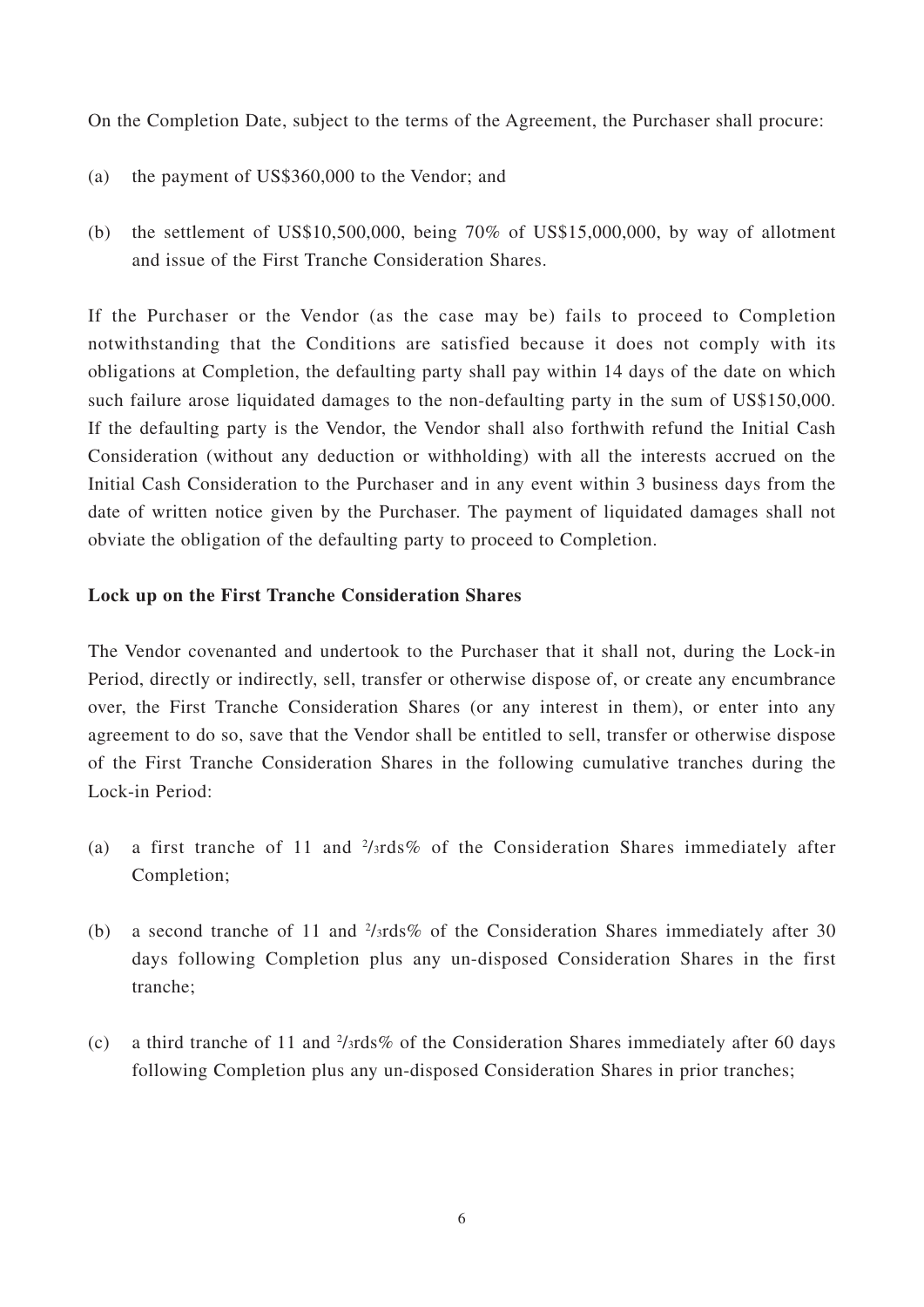- (d) a fourth tranche of 11 and  $\frac{2}{\text{3rds\%}}$  of the Consideration Shares immediately after 90 days following Completion plus any un-disposed Consideration Shares in prior tranches;
- (e) a fifth tranche of 11 and 2 /3rds% of the Consideration Shares immediately after 120 days following Completion plus any un-disposed Consideration Shares in prior tranches; and
- (f) a final tranche of 11 and  $\frac{2}{3}$ rds% of the Consideration Shares immediately after 150 days following Completion plus any un-disposed Consideration Shares in prior tranches.

#### **Remaining Payment**

No later than 3 business days before the 180th day after the Completion Date, the Purchaser shall provide a notice to the Vendor in writing electing whether the Remaining Payment will be settled by way of the issue of the Second Tranche Consideration Shares or in cash. If the Purchaser does not provide such notice on or before the aforementioned deadline, the Purchaser shall be deemed to have elected that the Purchaser will settle the Remaining Payment by way of issue of the Second Tranche Consideration Shares.

On the date falling 180 days after the Completion Date or if such day is not a business day, the business day immediately after such day, the Purchaser shall procure:

- (a) (in the event the Purchaser elects that it will settle the Remaining Payment in cash) an electronic transfer to the Vendor for the amount of the Remaining Payment; or
- (b) (in the event the Purchaser elects or is deemed to have elected that it will settle the Remaining Payment by way of issue of the Second Tranche Consideration Shares) the settlement of an amount equal to the Remaining Payment, by way of the issue of the Second Tranche Consideration Shares.

#### **General Mandate**

The Consideration Shares will be allotted and issued under the General Mandate, which authorised the Directors to allot and issue up to 6,901,008,890 Shares. As mentioned in the announcement of the Company dated 26 January 2018, 126,840,000 awarded Shares will be awarded to 29 independent selected employees by way of allotment and issue of new Shares pursuant to the General Mandate. Other than such awarded Shares, as at the date of this announcement, no Shares are contemplated to be allotted and issued under the General Mandate. The allotment and issue of the Consideration Shares under the General Mandate is not subject to the approval of the Shareholders.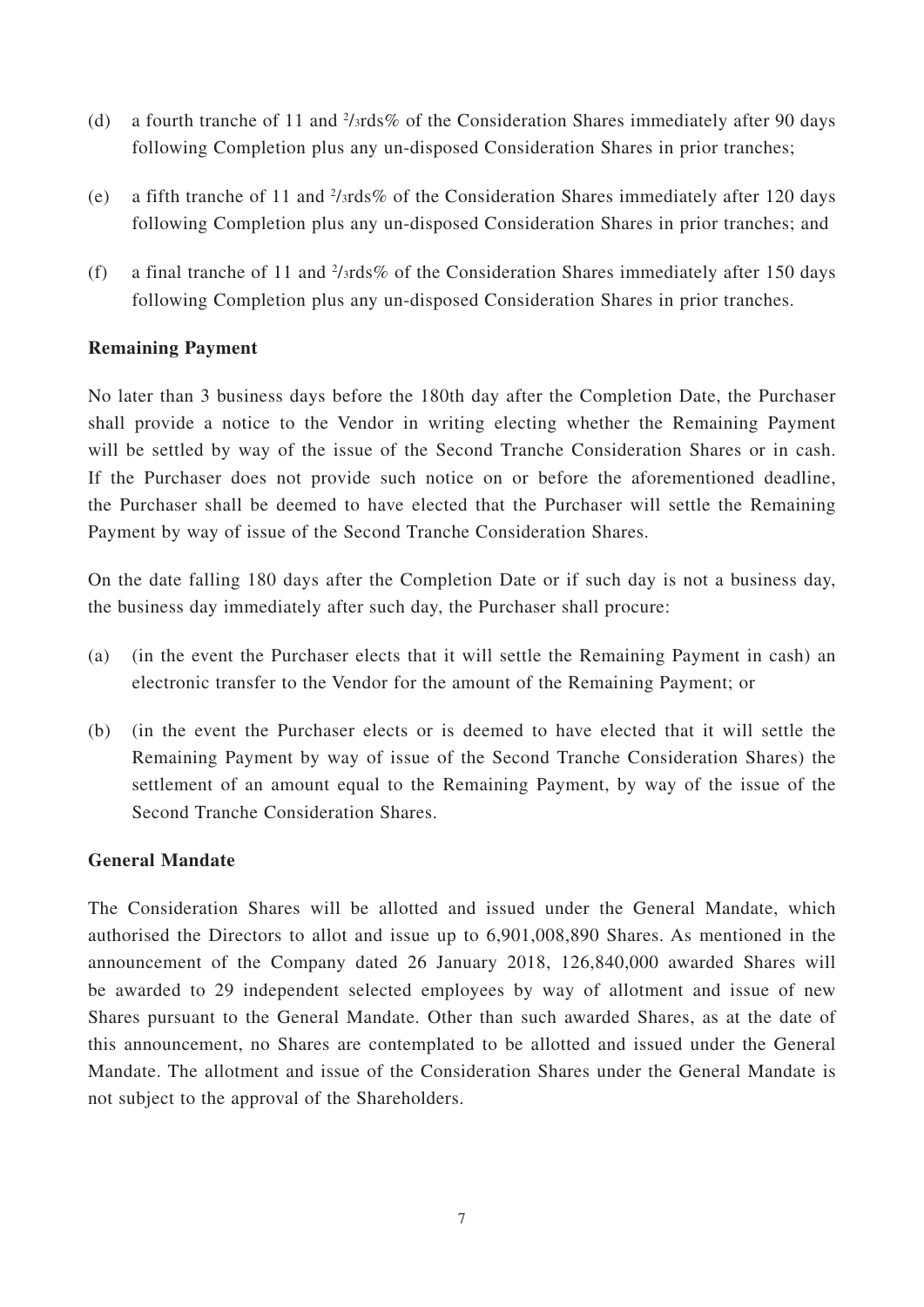### **INFORMATION OF THE PARTIES**

The Purchaser is a wholly-owned subsidiary of the Company and is an investment holding company.

The Vendor is a company incorporated in the Cayman Islands. As at the date of this announcement, the Vendor holds 10% of the issued share capital of Yota. The Vendor is principally engaged in investment holding.

## **INFORMATION ON YOTA**

Yota commenced its operations in 2011 and is principally engaged in the design, research and development, production and marketing and sales of high-tech consumer LTE electronics such as phablets and routers. Its main products are smartphones under the brand "YOTAPHONE" and other connectivity devices such as modems.

Based on the audited financial statements of Yota, the financial information of Yota for the two years ended 31 December 2016 is as follows:

|                     | For the year ended<br>31 December |                 |
|---------------------|-----------------------------------|-----------------|
|                     |                                   |                 |
|                     | 2016                              | 2015            |
|                     | (approximately)                   | (approximately) |
| Net loss before tax | US\$27,629,000                    | US\$39,303,000  |
| Net loss after tax  | US\$27,631,000                    | US\$39,665,000  |

The audited net liabilities of Yota as at 31 December 2016 was approximately US\$97,446,000.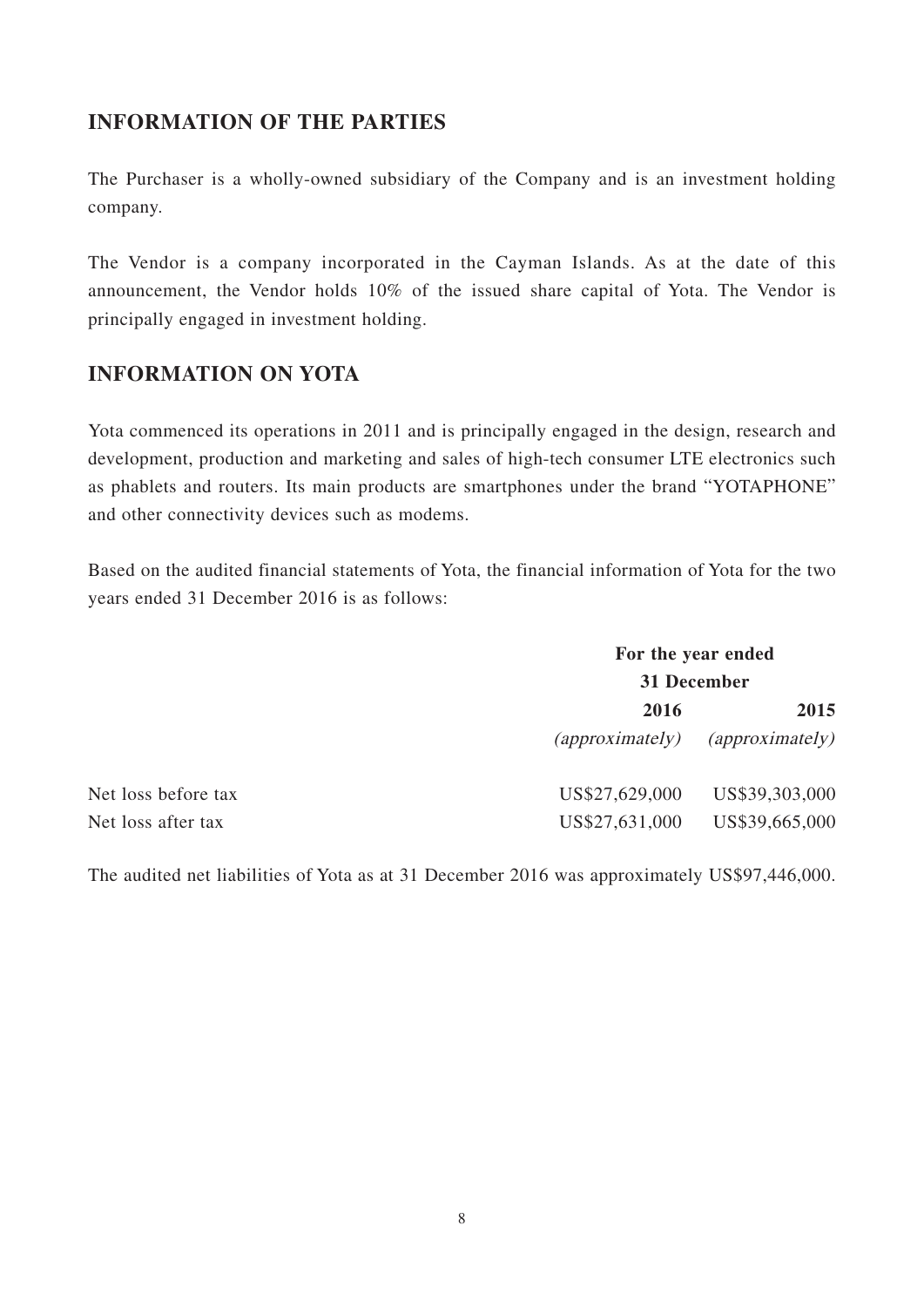### **REASONS FOR AND BENEFITS OF THE ACQUISITION**

The Group is principally engaged in mobile technologies business, leisure-related business including tourism and hospitality, gamma ray irradiation service, and securities trading and investment.

The Group acquired 30% of the issued share capital of Yota pursuant to the 30% SPA in 2016 and was granted an exclusive intellectual property licence to market and sell "YOTAPHONE" in the Greater China Region for 7 years commencing in April 2016. YOTA 3 was successfully launched by the Group in October 2017. The dual-screen feature of YOTA 3 is a unique feature for mobile phones and the Company's management are optimistic and enthusiastic about the business prospects and future growth potential of Yota. The Group will continue to expand and strategically focus on its mobile technologies business in near future with a view to strengthening its foothold in the mobile technologies industry. Through the Acquisition, the equity stake of the Group in Yota will increase from 30% to 40% upon Completion and the Company can have greater influence over the development of Yota. The Acquisition is therefore in line with the long-term business strategy and development direction of the Group.

The Directors consider that the consideration for 10% of the issued share capital of Yota in the amount of US\$15,500,000 pursuant to the Agreement is attractive given that the Group acquired 30% of the issued share capital of Yota pursuant to the 30% SPA in 2016 at the consideration of US\$46,225,000. The Directors also believe that the Acquisition will provide an opportunity to enhance the Group's financial performance and the return to the Shareholders in the long run.

Based on the foregoing, the Directors consider that the terms of the Agreement are fair and reasonable and the Acquisition is in the interests of the Company and the Shareholders as a whole.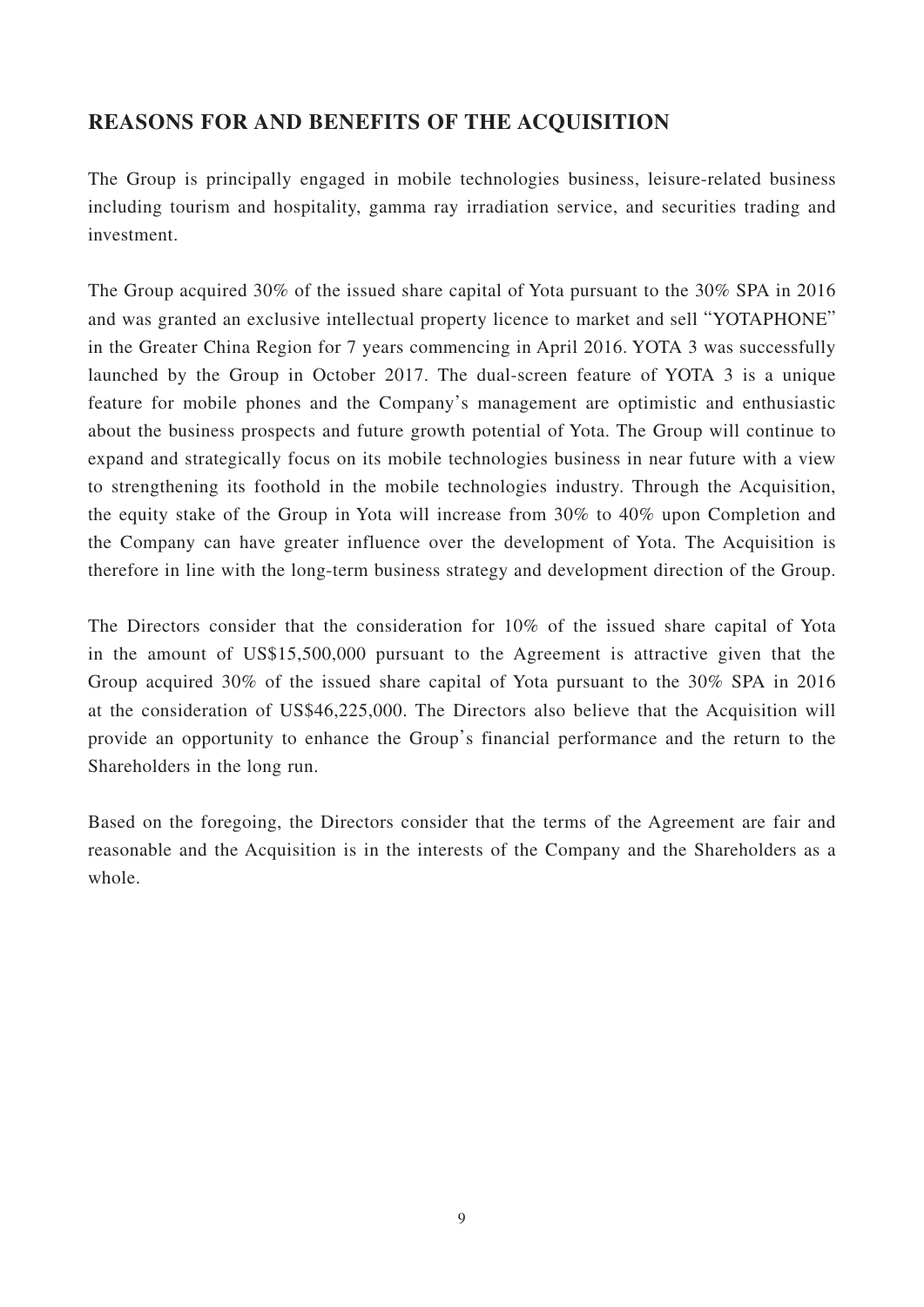### **IMPLICATIONS UNDER THE LISTING RULES**

As one or more of the relevant percentage ratios in respect of the Acquisition are 5% or more and all of such ratios are below 25%, the Acquisition constitutes a discloseable transaction under Chapter 14 of the Listing Rules and is subject to the reporting and announcement requirements.

The Consideration Shares will be allotted and issued under the General Mandate. The allotment and issue of the Consideration Shares under the General Mandate is not subject to the approval of the Shareholders.

## **DEFINITIONS**

In this announcement, the following expressions shall have the meanings set out below unless the context requires otherwise:

| "30% SPA"         | the sale and purchase agreement dated 8 October 2015<br>entered into between Telconet Capital Limited Partnership<br>and the Company in relation to the sale and purchase of 30%<br>of the issued share capital of Yota (as supplemented and<br>amended from time to time) |
|-------------------|----------------------------------------------------------------------------------------------------------------------------------------------------------------------------------------------------------------------------------------------------------------------------|
| "Acquisition"     | the acquisition of the Sale Shares by the Purchaser pursuant<br>to the terms of the Agreement                                                                                                                                                                              |
| "Agreement"       | the agreement dated 9 February 2018 entered into between<br>the Purchaser and the Vendor in relation to the Acquisition                                                                                                                                                    |
| "Company"         | China Baoli Technologies Holdings Limited, a company<br>incorporated in Bermuda with limited liability, the Shares of<br>which are listed on the Stock Exchange                                                                                                            |
| "Completion"      | completion of the Acquisition                                                                                                                                                                                                                                              |
| "Completion Date" | date of Completion                                                                                                                                                                                                                                                         |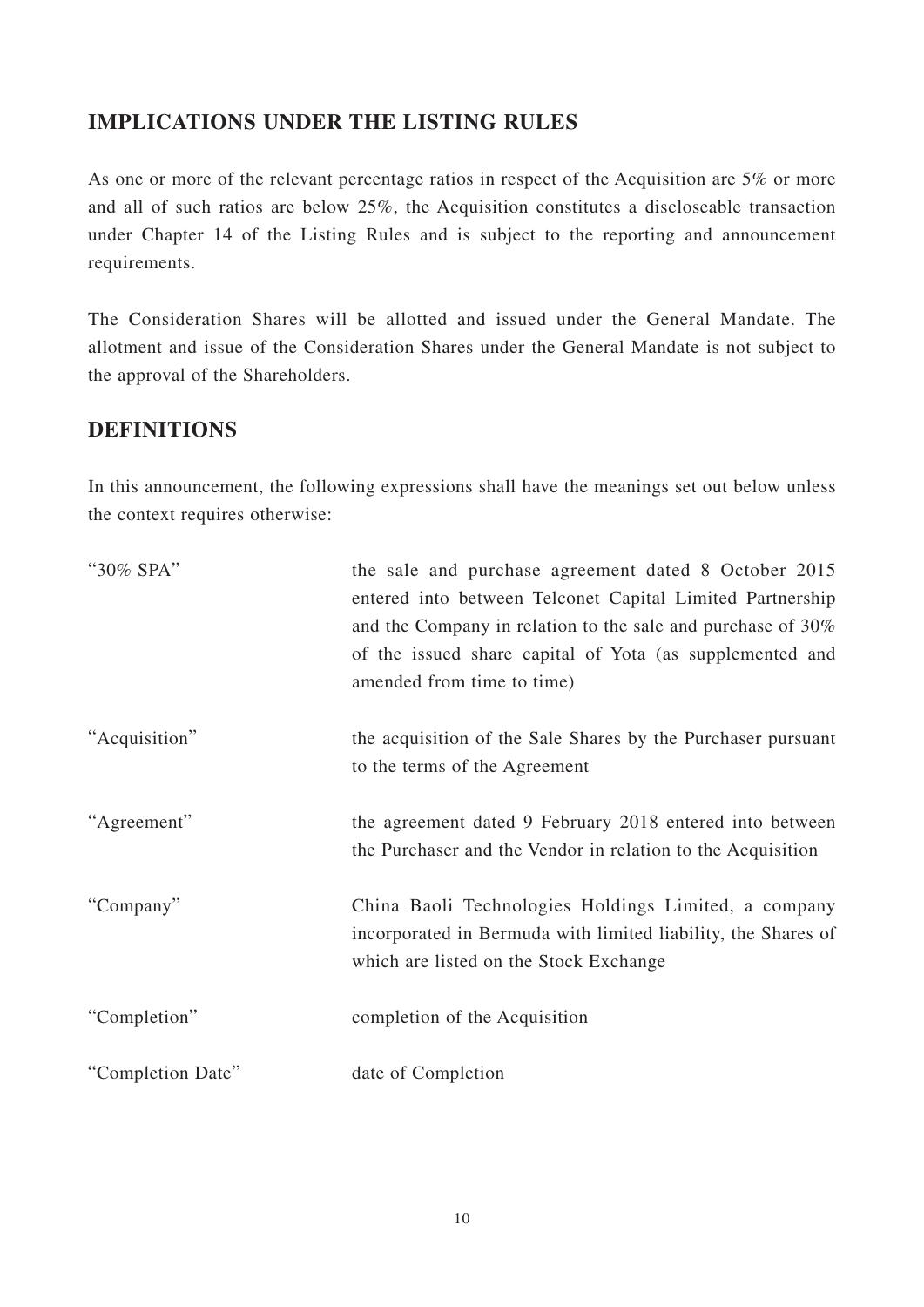| "Conditions"                            | the conditions precedent to Completion set out in the<br>paragraph headed "Conditions" in this announcement                                                                                                                                                      |
|-----------------------------------------|------------------------------------------------------------------------------------------------------------------------------------------------------------------------------------------------------------------------------------------------------------------|
| "Consideration"                         | the consideration payable by the Purchaser to the Vendor for<br>the Sale Shares                                                                                                                                                                                  |
| "Consideration Shares"                  | the Shares to be allotted and issued to the Vendor pursuant to<br>the terms of the Agreement                                                                                                                                                                     |
| "Directors"                             | directors of the Company                                                                                                                                                                                                                                         |
| "First Tranche<br>Consideration Shares" | 70% of the Consideration Shares to be issued to the Vendor<br>at Completion                                                                                                                                                                                      |
| "General Mandate"                       | the general mandate granted by the Shareholders to the<br>Directors at the annual general meeting of the Company held<br>on 26 September 2017 to allot and issue up to 6,901,008,890<br>Shares (representing 20% of the number of issued Shares on<br>that date) |
| "Group"                                 | the Company and its subsidiaries                                                                                                                                                                                                                                 |
| "HK\$"                                  | Hong Kong dollar, the lawful currency of Hong Kong                                                                                                                                                                                                               |
| "Hong Kong"                             | the Hong Kong Special Administrative Region of the<br>People's Republic of China                                                                                                                                                                                 |
| "Issue Price"                           | the per Share price at which the Consideration Shares will be<br>allotted and issued                                                                                                                                                                             |
| "Listing Rules"                         | the Rules Governing the Listing of Securities on the Stock<br>Exchange                                                                                                                                                                                           |
| "Lock-in Period"                        | the period commencing on the Completion Date and<br>terminating immediately after 180 days following<br>Completion                                                                                                                                               |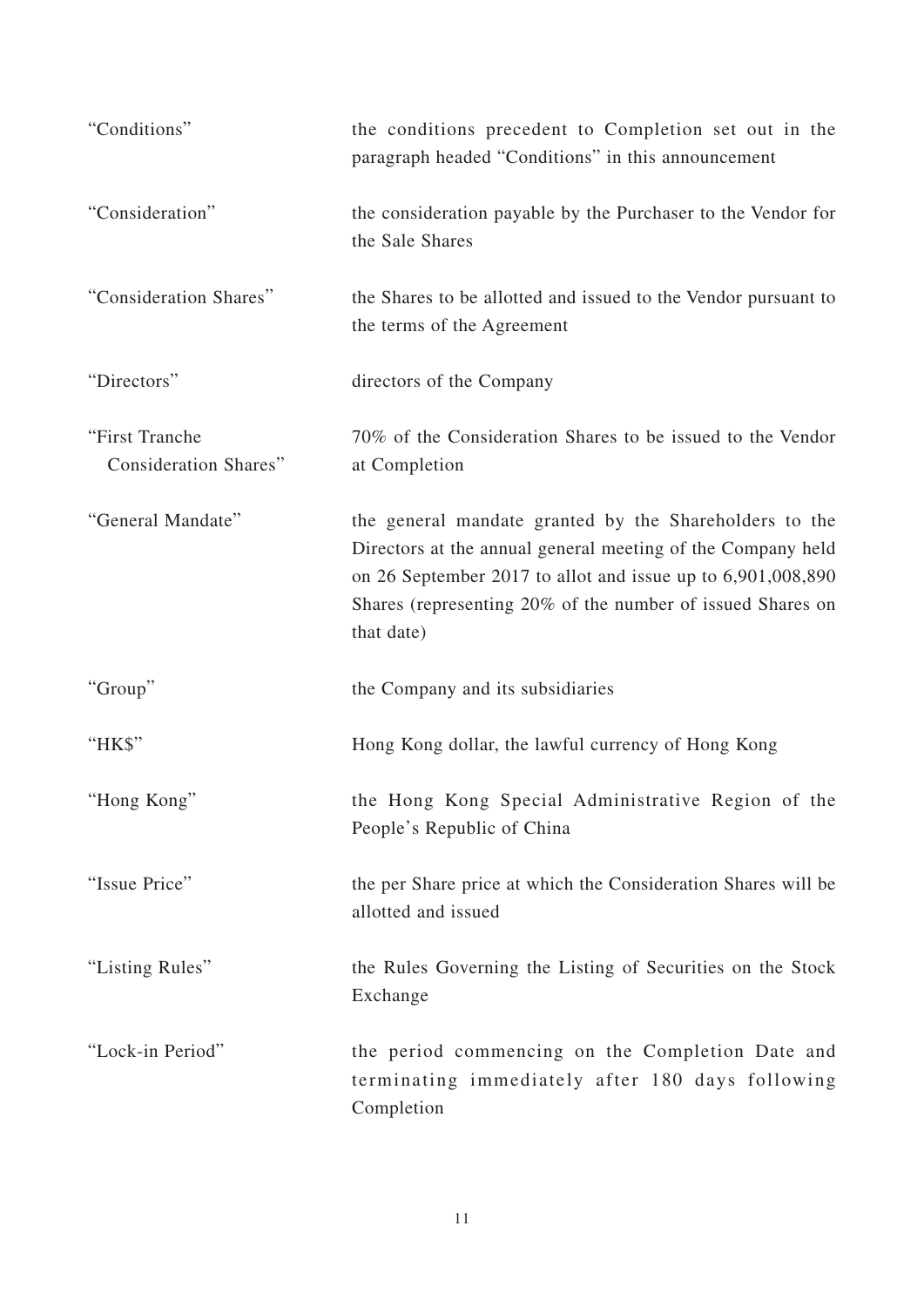| "Long Stop Date"                                | 17 March 2018 or such later date the Vendor and the<br>Purchaser may agree                                                                                                                                                                                                                                                                                                  |
|-------------------------------------------------|-----------------------------------------------------------------------------------------------------------------------------------------------------------------------------------------------------------------------------------------------------------------------------------------------------------------------------------------------------------------------------|
| "Purchaser"                                     | China Baoli Technologies Services Limited, a company<br>incorporated in the British Virgin Islands, a wholly-owned<br>subsidiary of the Company                                                                                                                                                                                                                             |
| "Remaining Payment"                             | US\$4,500,000, being 30% of US\$15,000,000                                                                                                                                                                                                                                                                                                                                  |
| "Sale Shares"                                   | 100 shares of Yota, representing 10% of the issued share<br>capital of Yota as at the date of this announcement                                                                                                                                                                                                                                                             |
| "Second Tranche<br><b>Consideration Shares"</b> | 30% of the Consideration Shares to be issued to the Vendor<br>on the date falling 180 days after the Completion Date, or if<br>such day is not a business day, the business day immediately<br>after such day (in the event the Purchaser elects or is deemed<br>to have elected that it will settle the Remaining Payment by<br>way of issue of such Consideration Shares) |
| "Shareholders"                                  | holders of the Shares                                                                                                                                                                                                                                                                                                                                                       |
| "Shares"                                        | ordinary shares with nominal value of HK\$0.01 each in<br>the share capital of the Company (or of such other nominal<br>amount as will result from a sub-division, consolidation,<br>reclassification or reconstruction of the share capital of the<br>Company from time to time)                                                                                           |
| "Stock Exchange"                                | The Stock Exchange of Hong Kong Limited                                                                                                                                                                                                                                                                                                                                     |
| "US\$"                                          | United States dollar, the lawful currency of the United States<br>of America                                                                                                                                                                                                                                                                                                |